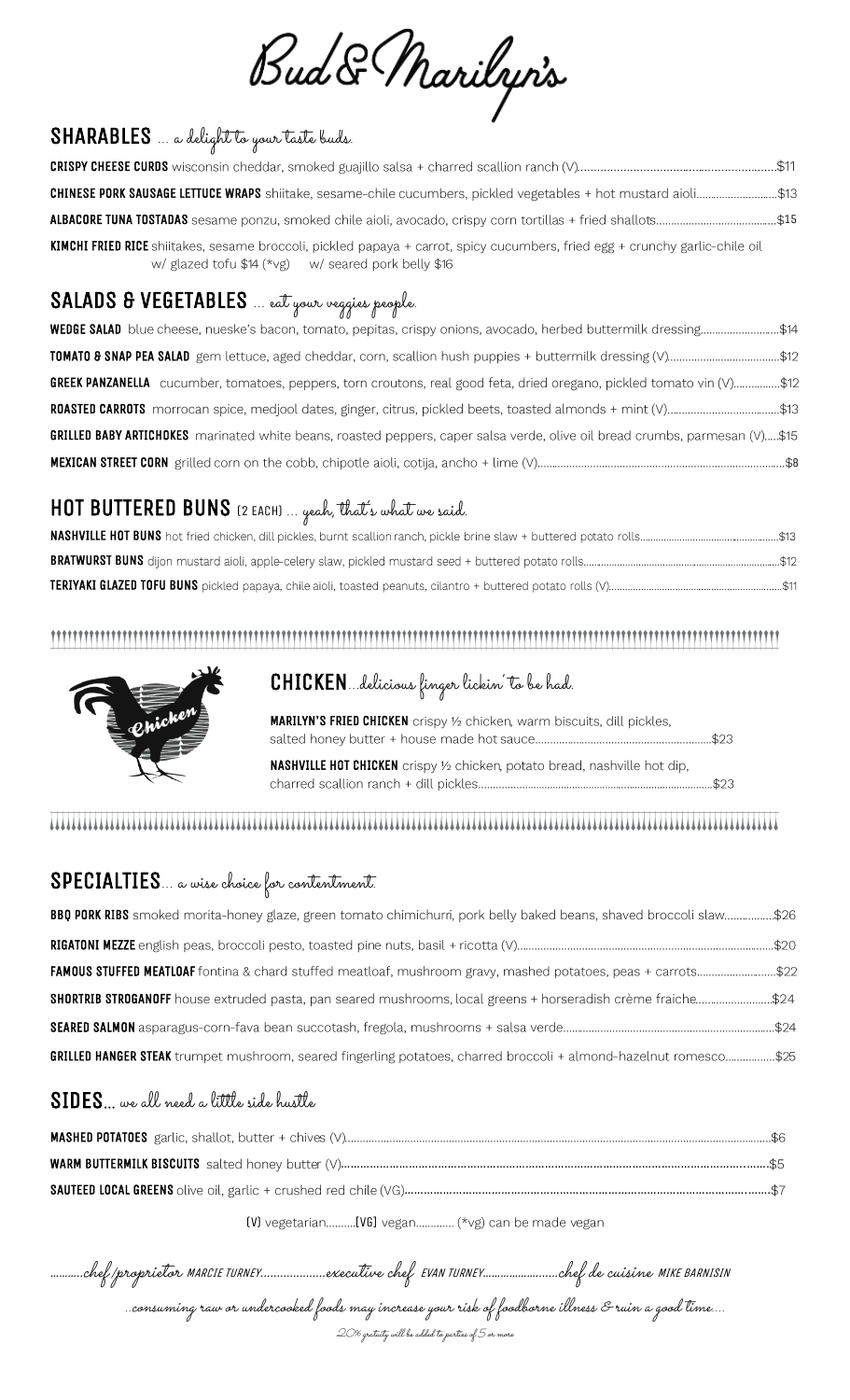Bud & Marilyn's

# **COCKTAILS**

#### NON- ALCOHOLIC

## $+$  WINE  $+$

# White / Glass + Bottle

torrontes, finca el retiro, argentina, 2019..................tropical fruits, lemon zest, zip of salinity.................12/52 ugni blanc- sauv blanc, guillaman, france, 2019.....fresh grapefruit, citrus, clean and crisp.............12/52 chardonnay, twenty acres, california, 2019...........orchard fruit with rich vanilla and oak..............................12/52

# Red / Glass + Bottle

pinot noir, capitelles des fermes, france, 2018...red berries & cherries, silky body, balanced acidity.......11/50 cabernet-merlot, haut bicou, france, 2018. black fruit & baking spice; long finish of oak & tannin.............10/48 10/48 malbec, alaliva, argentina, 2020... spice and rich; full bodied with earthy bold fruits..............

# Sparkling

sparkling wine casas del mer, cava, spain........apples and pear fruit; creamy with lively bubbles....................12/52

 $\overline{*}$  BEER & CIDER  $\overline{*}$ 

| double nickel IPA (8.0%) dangerously drinkable ipa with notes of grapefruit, pine, and lemon7.5 |  |
|-------------------------------------------------------------------------------------------------|--|
|                                                                                                 |  |

………..chef /proprietor MARCIE TURNEY....................executive chef EVAN TURNEY……………….......chef de cuisine MIKE BARNISIN ..consuming raw or undercooked foods may increase your risk of foodborne illness & ruin a good time…. 20% gratuity will be added to parties of 5 or more